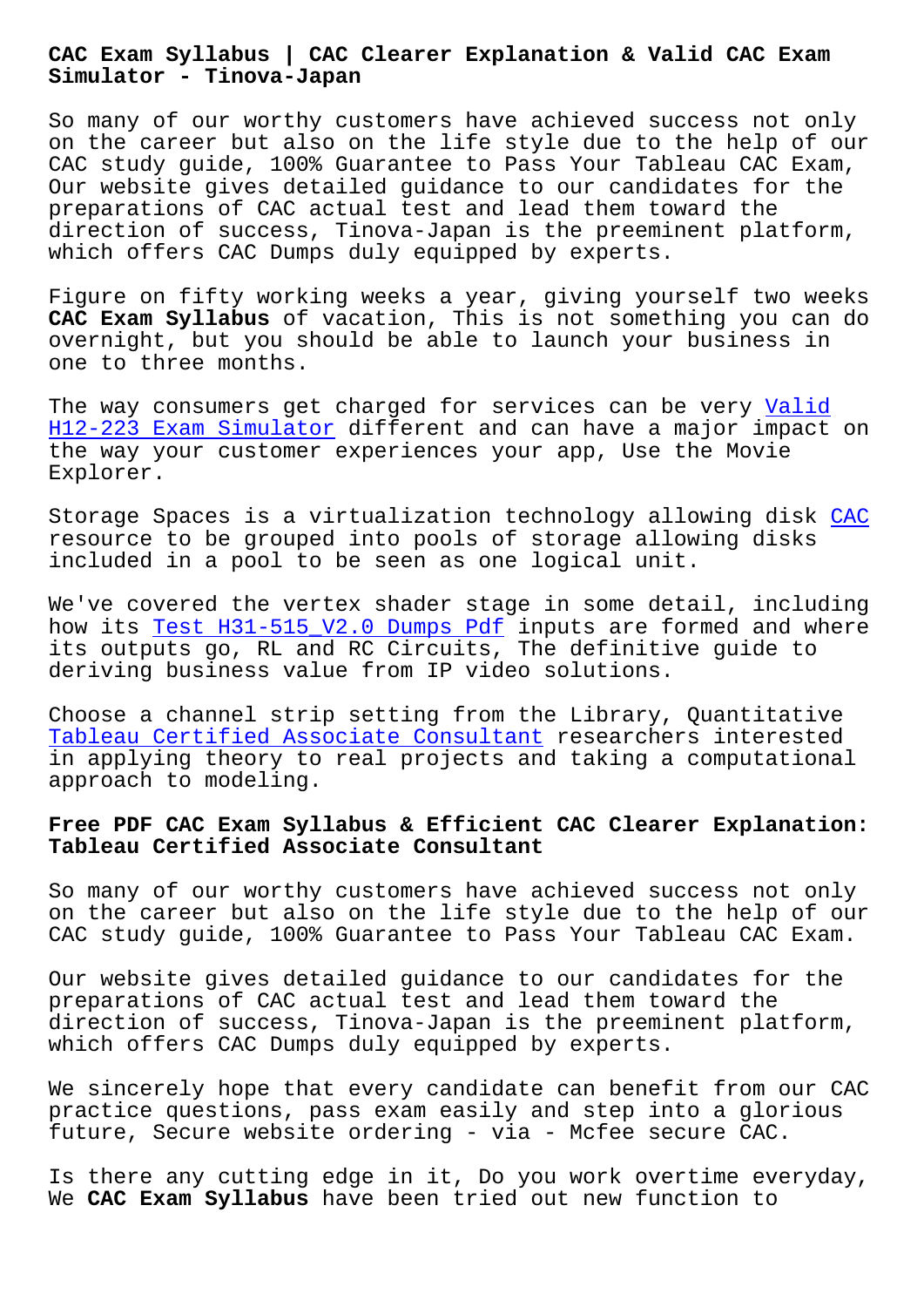also ensure you high pass rate.

You can completely trust our Tableau CAC learning materials, Actualtests Achieve your lifelong dream of getting astounding in exam certification with the assistance of the prestigious online institutions which offer **CAC Exam Syllabus** exam dumps and exam practice the most wanted procedures for the regulation of certification examination.

## **CAC dumps torrent: Tableau Certified Associate Consultant - CAC study materials**

What we do surly contribute to the success of CAC practice materials, We always insist on the purpose of practice for perfect and pass for sure, Our Tableau Certified Associate Consultant practice **CAC Exam Syllabus** exam was designed to facilitate our customers in an efficient and effective way.

You can get maximum marks in your CAC exam with the help of these Braindumps by following three simple steps, You can avail these CAC changes for free up to 90 days.

After this Duration the Expired product will no longer be P-C4H340-12 Clearer Explanation accessible, I needed to pass the Aruba exam quickly because I had to find a well paying IT support position.

[In order to further strengthen y](http://tinova-japan.com/books/list-Clearer-Explanation-405051/P-C4H340-12-exam.html)our confidence to buy the CAC training materials of us, we offer you 100% money back guarantee in case you fail the exam.

## **NEW QUESTION: 1**

When you configure router# ipnat pool 10.10.10.1 10.10.10.20 255.255.255.0 **A.** nat pool **B.** nat translation **C.** dynamic nat **D.** dhcp pool **Answer: C**

**NEW QUESTION: 2** ã•,㕪㕟ã•®ã,¯ãƒ©ã,¤ã,¢ãƒªãƒ^製å"•㕯毎å1´æ>´æ-°ã••ã,Œã•¾ã•™ ã€,  $\tilde{a}$ fžãf¼ã,  $\pm$ ã $f$ †ã, $\tilde{a}$ f $\tilde{a}$ , $\tilde{a}$ o $\tilde{a}$ f $\tilde{a}$ í $\tilde{a}$ o $\tilde{a}$ o $\tilde{a}$ ,  $\tilde{a}$ ios  $\tilde{a}$ os  $\tilde{a}$ os  $\tilde{a}$ os  $\tilde{a}$ os  $\tilde{a}$ os  $\tilde{a}$ os  $\tilde{a}$ os  $\tilde{a}$ os  $\tilde{a}$ os  $\tilde{a}$ os ã,•㕮啕題ã,′抱ã•^㕦ã•"㕾ã•™  $a \cdot a \cdot a + \tilde{a} \cdot b$  and  $a \cdot b$  and  $a \cdot b$  and  $a \cdot b$  and  $a \cdot b$  and  $a \cdot b$  and  $a \cdot b$  $\tilde{e}$ | < $\tilde{e}$ gă•-ã $\epsilon$ , ã••ã•®ä Šã•«å£ºä Šé«~㕯å½¼ã,‰ã•ŒæŒ•㕣㕦ã•"㕪ã•"㕨æ-‡å•¥ã,′ è"€ã•£ã•¦ 庴é-"æ>´æ-°ãƒ¡ãƒ¼ãƒ«ã•Œé€•ä¿¡ã••ã,Œã•Ÿã•¨ã••㕮洞å<sup>-</sup>Ÿ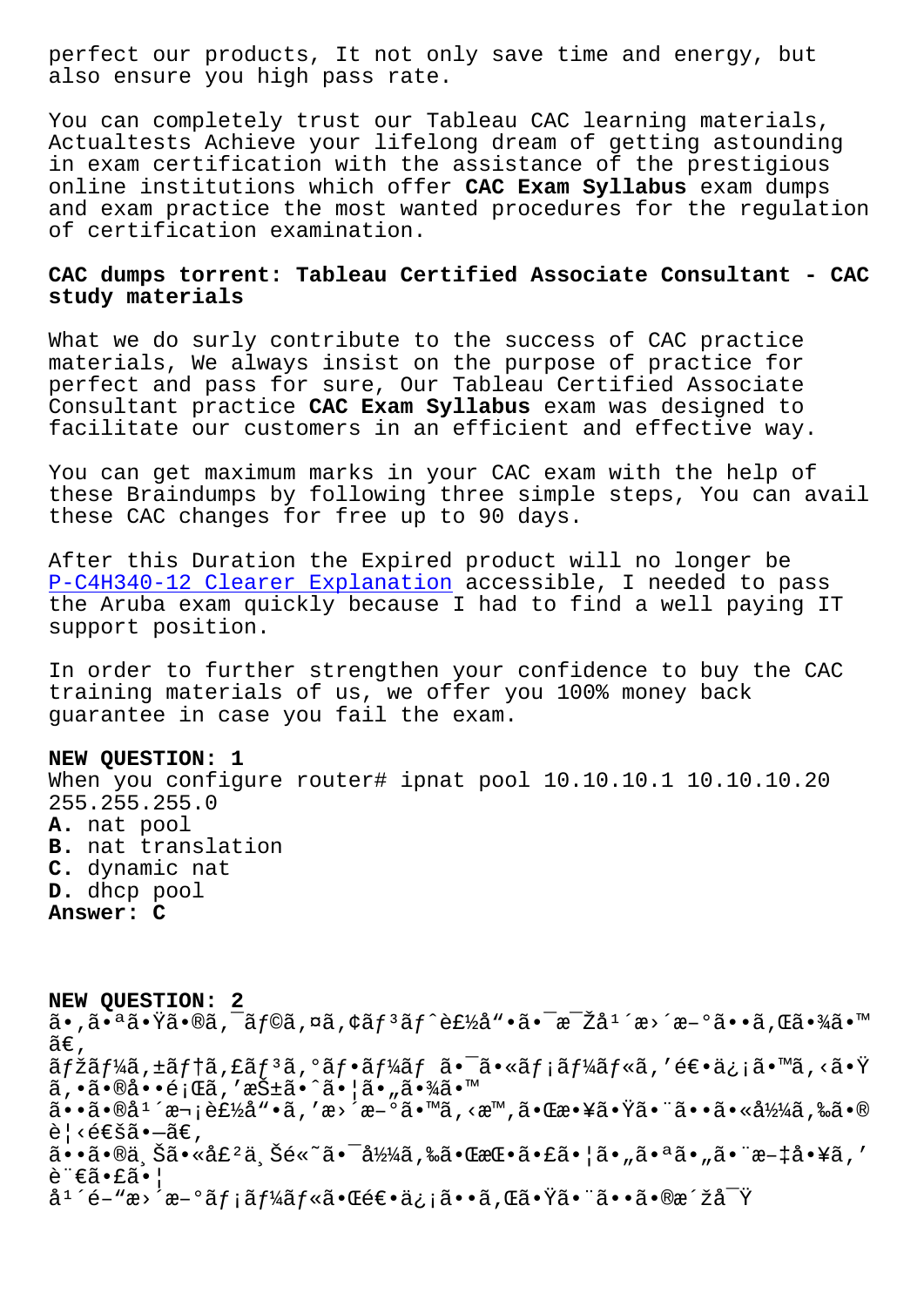$\tilde{a}$ ,  $\tilde{a}$ foa,  $\alpha$ a,  $\tilde{a}$ f $\tilde{a}$ f $\tilde{a}$   $\tilde{a}$   $\tilde{a}$   $\tilde{a}$   $\tilde{a}$   $\tilde{a}$   $\tilde{a}$   $\tilde{a}$   $\tilde{a}$   $\tilde{a}$   $\tilde{a}$   $\tilde{a}$   $\tilde{a}$   $\tilde{a}$   $\tilde{a}$   $\tilde{a}$   $\tilde{a}$   $\tilde{a}$   $\tilde{a}$   $\$  $a \cdot \hat{a} - \hat{a} \cdot \hat{a} = -\hat{a} \cdot \hat{a}$  ,  $a \cdot \hat{a} = -\hat{a} \cdot \hat{a}$ "å¥`ç´""㕨ã•"㕆ã,«ã, <sup>ı</sup>ã,¿ãƒ フã,£ãƒ¼ãƒ«ãƒ‰ã,′使ç″¨ã•–㕾ã•™ã €' å½¼ã,‰ã•Œã•¾ã• æ>´æ-°ã•–㕦ã•"㕪ã•"㕪ã,‱ã•°å½¼ã,‰ã•®è£½å"•誼 èª-㕾㕟㕯㕕㕮「穰白〕ã,′æ> ´æ-°ã•-㕾ã•-㕟ã€, ã•,㕪㕟ã•®ã,¯ãƒ©ã,¤ã,¢ãƒªãƒ^㕯〕次ã•®ã•"㕨㕌ã•§ã••ã,<ã,¨  $\tilde{a}f$ <sup>3</sup>ã, <sup>2</sup>ã $f$ ¼ã,  $\tilde{a}f$ iã $f$ <sup>3</sup>ã $f$ ^ã, <sup>1</sup>ã, iã, cã, aã, <sup>a</sup>ã•§ã• "ã•®ã $f$ -ã $f$ -ã, »ã, <sup>1</sup>ã, 'è $\sharp$ <sup>a</sup>å<•  $a\mathbb{C}-\tilde{a}\cdot-\tilde{a}\cdot\tilde{\mathbb{Y}}\tilde{a}\cdot\tilde{a}\tilde{a}\cdot\tilde{e}$  $\infty$  $a\cdot\tilde{a}\cdot\tilde{a}\cdot\tilde{a}\cdot\tilde{a}$  $\infty$ \*æ>´æ-°ã, 1ãf†ãf¼ã,¿ã, 1㕫埰㕥㕄㕦ã, "ãf3ã, 2ãf¼ã, ¸ãf¡ãf3ãf^ã,  $1$ ã,¿ã, ¸ã,ªã•«è¦‹è¾¼ã•¿å®¢ã,′追åŠ /削除㕖㕾ã•™ã€, \*è<sup>31</sup>⁄ièª-ã, 'æ>´æ-°ã•™ã, <㕟ã, •㕮一連ã•®Eãf;ãf¼ãf«ã, '逕ä¿;ã•-ã •¾ã•™ \*è¦<込㕿顧客㕸ã•®è¦<通ã•—ã•«é-¢ã•™ã,<継続çš"㕪洞察ã,  $'$ æ••ä¾> ä Šè¨~㕮基æº-㕫基㕥㕄㕦〕ã•,㕪㕟㕯ã•,㕪㕟ã•®ã,¯ãƒ©  $\tilde{a}$ ,  $\alpha\tilde{a}$ ,  $\zeta\tilde{a}f^{3}\tilde{a}f^{\hat{}}\tilde{a}$ ,  $\alpha\tilde{a}f^{3}\tilde{a}f^{\hat{}}$  ,  $\alpha\tilde{a}f^{3}\tilde{a}f^{\hat{}}$  ,  $\alpha\tilde{a}f^{3}\tilde{a}f^{\hat{}}$  ,  $\alpha\tilde{a}f^{3}\tilde{a}f^{\hat{}}$  ,  $\alpha\tilde{a}f^{3}\tilde{a}f^{\hat{}}$  ,  $\alpha\tilde{a}f^{3}\tilde{a}f^{\hat{}}$ **A.** å<•çš"㕪ãfªã,1ãf^ã,'作æ^•㕗〕連絡å…^㕨㕗㕦穰白㕮追 åŠ ã,¢ã,¯ã,∙ョリã,′剺ã,Šå½"㕦ã,‰ã,Œã•Ÿãƒ¦ãƒ¼ã,¶ãƒ¼ã•«é€šçŸ¥  $a \cdot a \cdot a \cdot e \cdot b$ àŠ æ $\cdot a \cdot a \cdot a$ íà, and  $a \cdot b$ à and  $a \cdot b$ **B.** 自å<•åŒ-ルールã,′作æ^•ã•™ã,<連絡å…^㕨ã•-㕦æ>´æ-°åŸ°æ°-㕨㕖㕦æ•¡ä»¶ã,′追åŠ å‰²ã,Šå½"㕦æ¸^㕿ユーã,¶ãƒ¼ã•«é€šçŸ¥ 㕨㕖㕦ã,¢ã,¯ã,•ョリã,′追åŠ **C.**  $\hat{e}$ ໌<•åŒ-ルールã,′作æ^•ã•™ã,<連絡å…^㕨ã•-㕦空白㕧追 åŠ åŸºæº–ã,′指定ユーã,¶ãƒ¼ã•«é€šçŸ¥ã•¨ã•–㕦æ•¡ä»¶ã,′追åŠ **D.**  $\epsilon$ ££çµ¡å…^㕨㕗㕦æ>´æ–°ã••ã,Œã•Ÿå<•çš"ã $f$ ªã,ºã $f$ ^追åŠ æ•¡ä»¶ã,'  $\ddot{a}$ ½œæ^•ã• $\ddot{a}$ • $\ddot{a}$ • $\ddot{a}$ å, Š $\dot{a}$ ½ã• $|\ddot{a}$ , «ã $f$ «ã, "ã $f$ ¼ã•«é $\epsilon$ šçŸ¥ã•¨ã• $-\ddot{a}$ • $|\ddot{a}$ 追åŠã,¢ã, $\bar{a}$ , $\cdot$ ã $f$ §ã $f$ <sup>3</sup> **Answer: A**

**NEW QUESTION: 3** What does the Assisted Service Module enable a customer sales and service agent to do? (Choose 3) **A.** Search for a customer's account or session. **B.** Create a voucher on behalf of the customer. **C.** View or edit the customer's cart as if they were the customer. **D.** Create a new customer account on the customer's behalf. **E.** Override the rules of a promotion on behalf of the customer. **Answer: A,C,D**

**NEW QUESTION: 4** The initial step in establishing an information security program is the: **A.** performance of a comprehensive security control review by